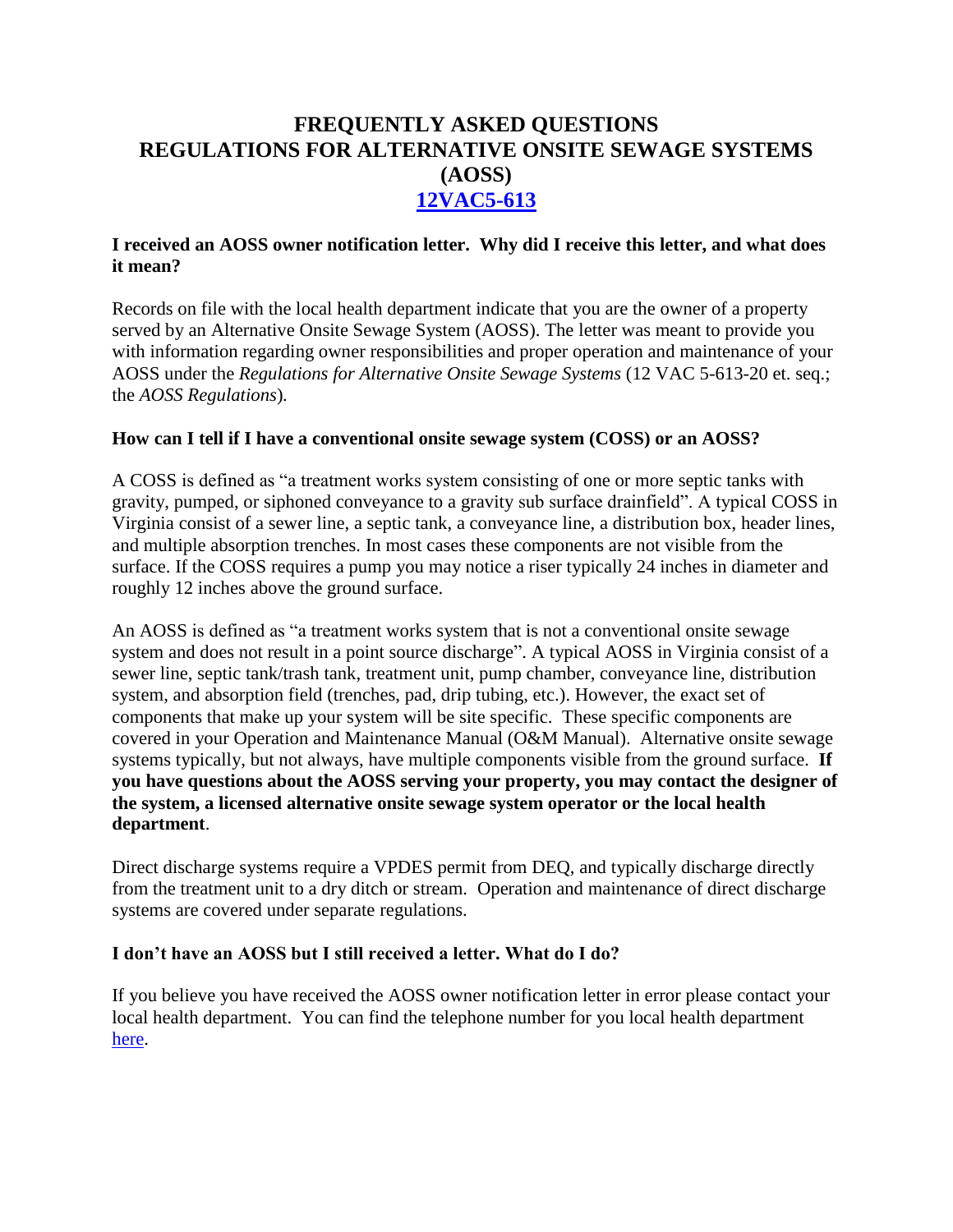## **I have an AOSS, so how do these regulations affect me?**

Section 12VAC5-613-140 of the *AOSS Regulations* requires the owner of an alternative onsite sewage system to do the following:

- 1. Have the AOSS operated and maintained by an operator;
- 2. Have an operator visit the AOSS at the frequency required by this chapter;
- 3. Have an operator collect any samples required by this chapter;
- 4. Keep a copy of the log provided by the operator on the property where the AOSS is located in electronic or hard copy form, make the log available to the department upon request, and make a reasonable effort to transfer the log to any future owner;
- 5. Follow the O&M manual and keep a copy of the O&M manual in electronic or hard copy form for the AOSS on the property where the AOSS is located, make the O&M manual available to the department upon request, and make a reasonable effort to transfer the O&M manual to any future owner; and
- 6. If your AOSS is located within a Chesapeake Bay Preservation Area, comply with the onsite sewage system requirements contained in local ordinances adopted pursuant to the Chesapeake Bay Preservation Act (§ 10.1-2100 et. seq. of the Code of Virginia) and the Chesapeake Bay Preservation Area Designation and Management Regulations (9VAC10- 20).

## **What do I need to know about my AOSS, and where can I find more information?**

The best place to find information concerning your particular AOSS is your O&M Manual. Your O&M Manual should be written to be easily understood by any potential owner and should include:

- 1. Basic information on the AOSS design including treatment unit capacity, installation depth, pump operating conditions, a list of the components comprising the AOSS, a dimensioned site layout, sampling locations, and contact information for replacement parts for each unit process;
- 2. A list of any control functions and how to use them;
- 3. All operation, maintenance, sampling, and inspection schedules for the AOSS, including any requirements that exceed the minimum requirements of the *AOSS Regulations*;
- 4. The performance (laboratory) data sampling and reporting schedule;
- 5. The limits of the AOSS design and how to operate the system within those design limits;
- 6. Other information deemed necessary or appropriate by the designer.

If you have not already received a copy of your O&M Manual, or have lost the original, a copy can be attained by contacting the designer of the system, a licensed alternative onsite sewage system operator or the [local health department.](https://www.vdh.virginia.gov/local-health-districts/)

#### **When did this new regulation take affect?**

It became effective December 7, 2011. (12VAC5-613)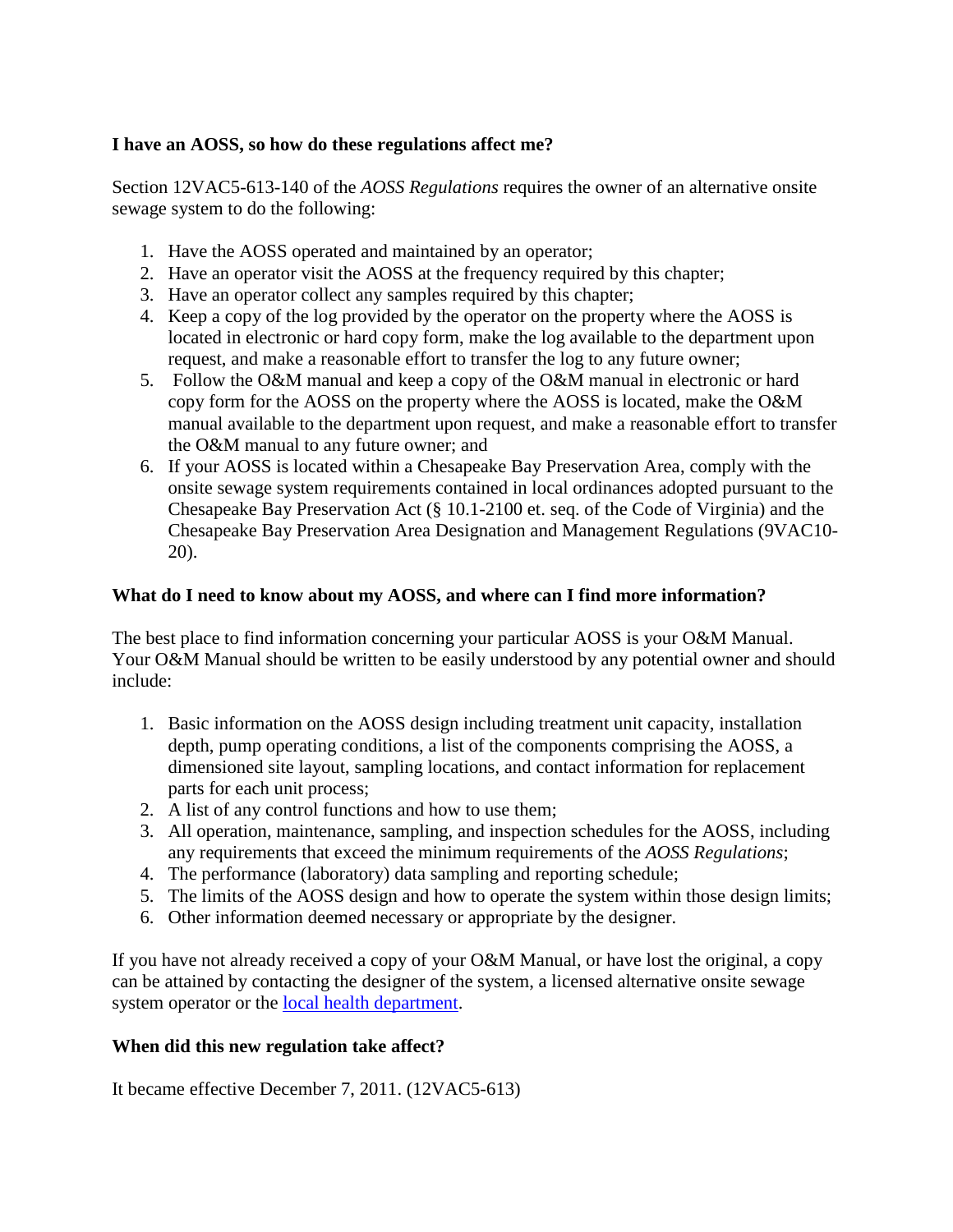## **Why were these regulations adopted?**

There are four specific reasons for the adoption of these *AOSS Regulations***.**

- 1. The performance requirements contained in the *Sewage Handling and Disposal Regulations* (12 VAC5- 610-10 et seq., the SHDR) are inadequate for AOSS.
- 2. Statutory changes in 2008 (§ 32.1-163.5 of the *Code of Virginia*) allow licensed professional engineers to design AOSS that are not required to comply with the SHDR. Instead, these designs must be compliant with performance requirements established by the board. Since current performance requirements were inadequate, the *AOSS Regulations* seek to establish measurable performance requirements appropriate for all AOSS, including engineered designs under 32.1-163.5 of the *Code of Virginia.*
- 3. Proper operation and maintenance are essential to ensure that AOSS function as design.
- 4. To protect public health and the environment.

#### **Are there any exemptions from these regulations for an existing system?**

No, but the permit application date will effect some aspects of the operation and maintenance required by *AOSS Regulation*s. If the permit application date was on or after December 7, 2011, then the AOSS must abide by the performance requirements and laboratory sampling requirements. Any AOSS in operation prior to December 7, 2011 must comply with the performance requirements that were in effect at the time the system was permitted.

#### **Who can perform the maintenance of my AOSS?**

Alternative onsite sewage system operators licensed by the Department of Professional and Occupational Regulation (DPOR).

#### **How can I locate an operator?**

The Department of Professional and Occupational Regulation (DPOR) website has a [license](http://www.dpor.virginia.gov/LicenseLookup/)  [lookup](http://www.dpor.virginia.gov/LicenseLookup/) function. Under the section Onsite Sewage Professionals you will find a category for operators. If you select operator and put an Asterisk (\*) in the Name area you will get a complete list of licensed operators. However, this list does not include contact information such as telephone numbers or email address. VDH has compiled a list of Alternative Onsite Sewage System Operators (AOSSO) which includes contact information [here.](https://www.vdh.virginia.gov/environmental-health/onsite-sewage-water-services-updated/septic-system-and-private-well-service-providers/)

## **What is the average cost to have my AOSS operated and maintained? How much should operation and maintenance cost?**

The actual cost of operation and maintenance will depend on the type of AOSS you own and the level of operation and maintenance required/provided.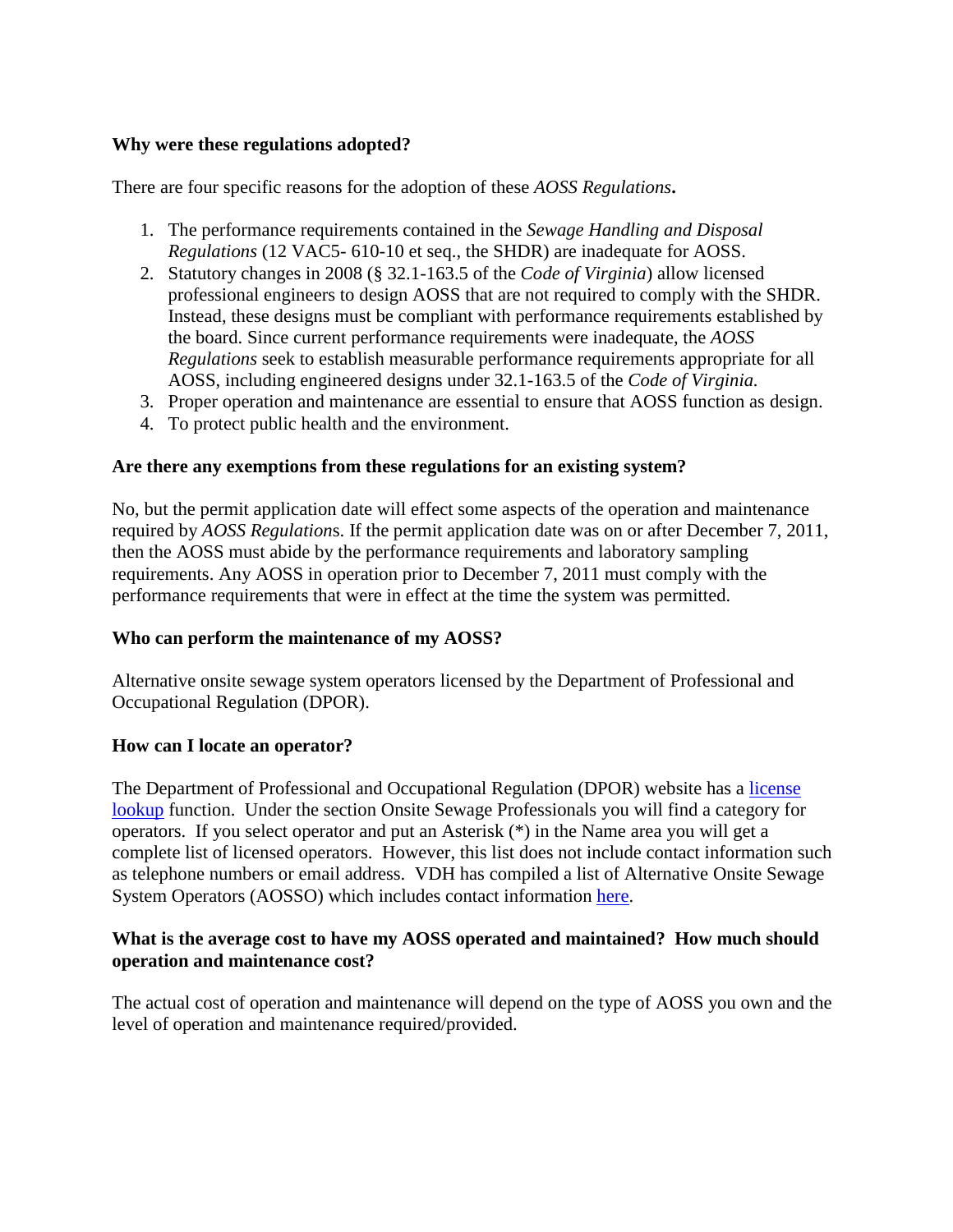## **What are the minimum operation and maintenance requirements for my AOSS?**

The operation and maintenance requirements for a specific system depend on the design of the system and the date on which it was permitted. To determine the requirements for a specific system, the owner should consult the O&M manual, the designer of the system, a licensed alternative onsite sewage system operator or the local health department.

## **What are the operator's requirements under the** *AOSS Regulations***?**

When performing activities pursuant to a visit that is required by the *AOSS Regulations* the operator is responsible for the entire AOSS, including treatment components and the soil treatment area components, and the operator shall follow the approved O&M manual. Under the *AOSS Regulations* operators are required to:

- 1. Inspect all components of the AOSS and conduct field measurements, sampling, and other observations required by this chapter, the O&M manual, or deemed necessary by the operator to assess the performance of the AOSS and its components.
- 2. Review and evaluate the operation of the AOSS, perform routine maintenance, make adjustments, and replace worn or dysfunctional components with functionally equivalent parts such that the system can reasonably be expected to return to normal operation.
- 3. If the AOSS is not functioning as designed or in accordance with the performance requirements of the *AOSS Regulations* and, in the operator's professional judgment, cannot be reasonably expected to return to normal operation through routine operation and maintenance report immediately to the owner the remediation efforts necessary to return the AOSS to normal operation.
- 4. Submit a copy of their report to VDH and the owner. The report should be submitted to VDH by the  $15<sup>th</sup>$  of the month following the month in which the visit occurred using VDH's web-based reporting system.
- 5. Keep an electronic or hard copy log for the AOSS, provide a copy of the log to the owner, and make the log available to VDH upon request.

\*\*The owner of the system should keep a copy of the log provided by the operator. This log should include dates of each site visit conducted by the operator, the finding of each site visit, and the results of any laboratory sampling that has been taken.

## **Are there different types of AOSS? Do different AOSS require more or less maintenance?**

Yes, there are many different types of AOSS. The amount and type of maintenance is directly related to the components of the AOSS you own. While the *AOSS Regulations* set specific minimum site visit, performance, and sampling requirements, it is your  $O & M$  Manual that will determine your "maintenance schedule". Think of your O&M Manual like an Owner's Manual for your car. You will need to repair components due to normal wear-and-tear. Which components and how often should be laid out in your O&M Manual.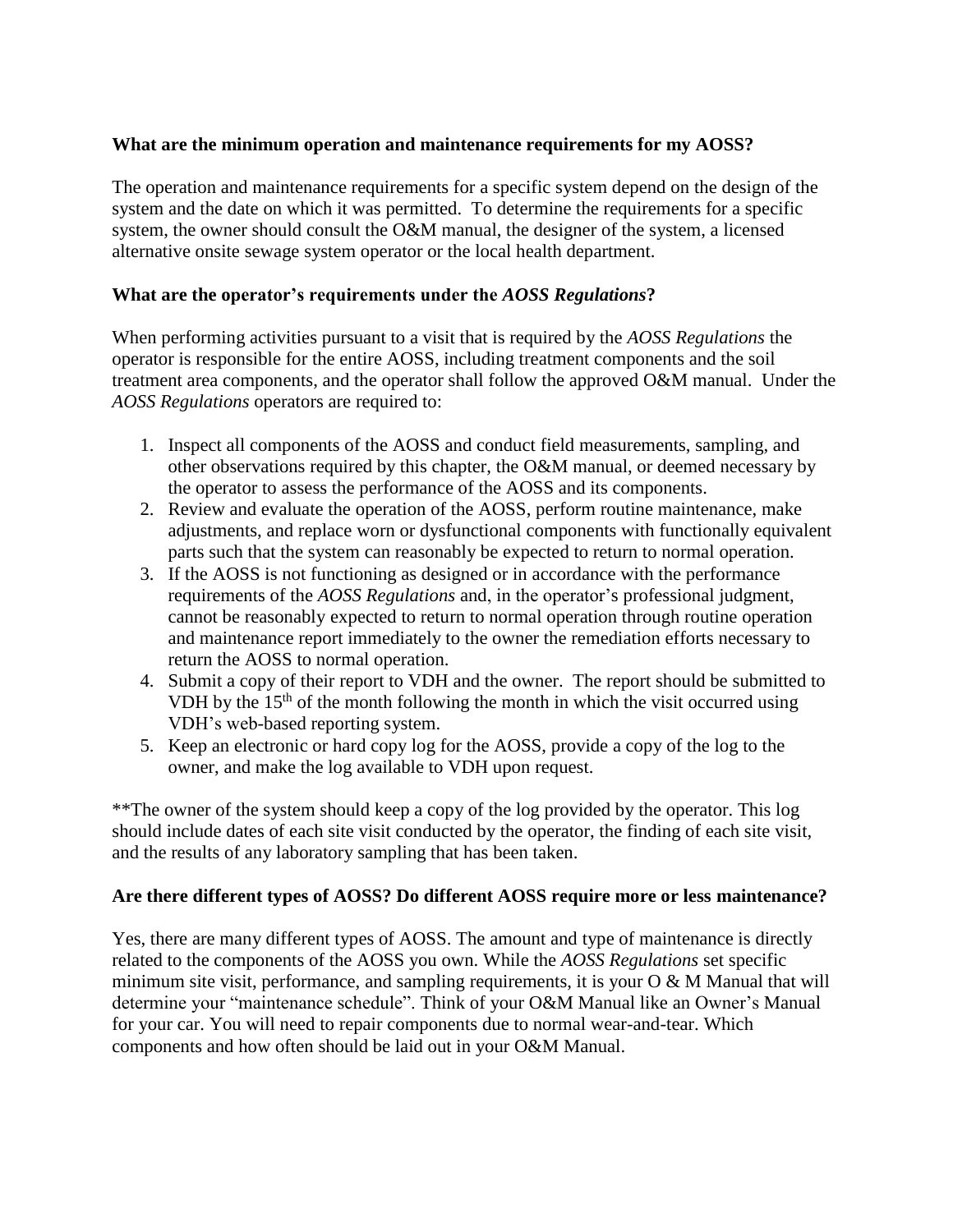#### **Can a homeowner be their own operator? Is there an exemption for homeowners to limit the requirements to become an operator? How do I become licensed?**

All operation and maintenance activities must be performed by an operator who is properly licensed by DPOR. For information on licensing requirements for onsite sewage system operators, please contact [DPOR.](https://www.dpor.virginia.gov/Boards/WWWOOSSP)

## **Do I need a permit for repairs to my AOSS? Do I need a permit for replacement of worn system components? Can my operator make the repairs/replacements?**

Repairs or replacement of worn system components covered under the definition of maintenance in the *AOSS Regulations* will not require a permit and can be completed by your operator. Repairs or replacement of system components not covered under the definition of maintenance will require a permit and must be completed by a licensed installer. Code of Virginia § 32.1-163 defines maintenance as:

"unless otherwise provided in local ordinance, (i) performing adjustments to equipment and controls or (ii) in-kind replacement of normal wear and tear parts that do not require a construction permit for adjustment or replacement of the component such as light bulbs, fuses, filters, pumps, motors, sewer lines, conveyance lines, distribution boxes, header lines, or other like components. 'Maintenance' includes pumping the tanks or cleaning the building sewer on a periodic basis. Notwithstanding any local ordinance, "maintenance" does not include replacement of tanks, drain-field piping, subsurface drainfields, or work requiring a construction permit and installer. Unless otherwise prohibited by local ordinance, a conventional onsite sewage system installer or an alternative onsite sewage system installer may perform maintenance work limited to inkind replacement of light bulbs, fuses, filters, pumps, sewer lines, conveyance lines, distribution boxes, and header lines.

If you are in doubt about whether or not a permit is required, please contact your local health department.

## **Is this a county or state regulation? Can counties have more stringent requirements for operation and maintenance of AOSS?**

The *AOSS Regulations* are applicable statewide. The Honorable Attorney General Kenneth T. Cuccinelli, II offered an official [advisory opinion](http://www.oag.state.va.us/Opinions%20and%20Legal%20Resources/Opinions/2012opns/12-045%20Martin.pdf) on § [15.2-2157](https://leg1.state.va.us/cgi-bin/legp504.exe?000+cod+15.2-2157) stating that:

"It is my opinion that a Virginia locality cannot adopt requirements and standards for alternative onsite sewage systems that are in addition to or more stringent than those enacted by the Board of Health and administered through the Virginia Department of Health when the conditions set forth in  $\S 15.2-2157(C)$  exist, namely that (i) there is no sewer or sewerage disposal facility available and (ii) the alternative onsite sewage system has been approved by the Virginia Department of Health for use in the particular circumstances and conditions in which the proposed system is to be operating."